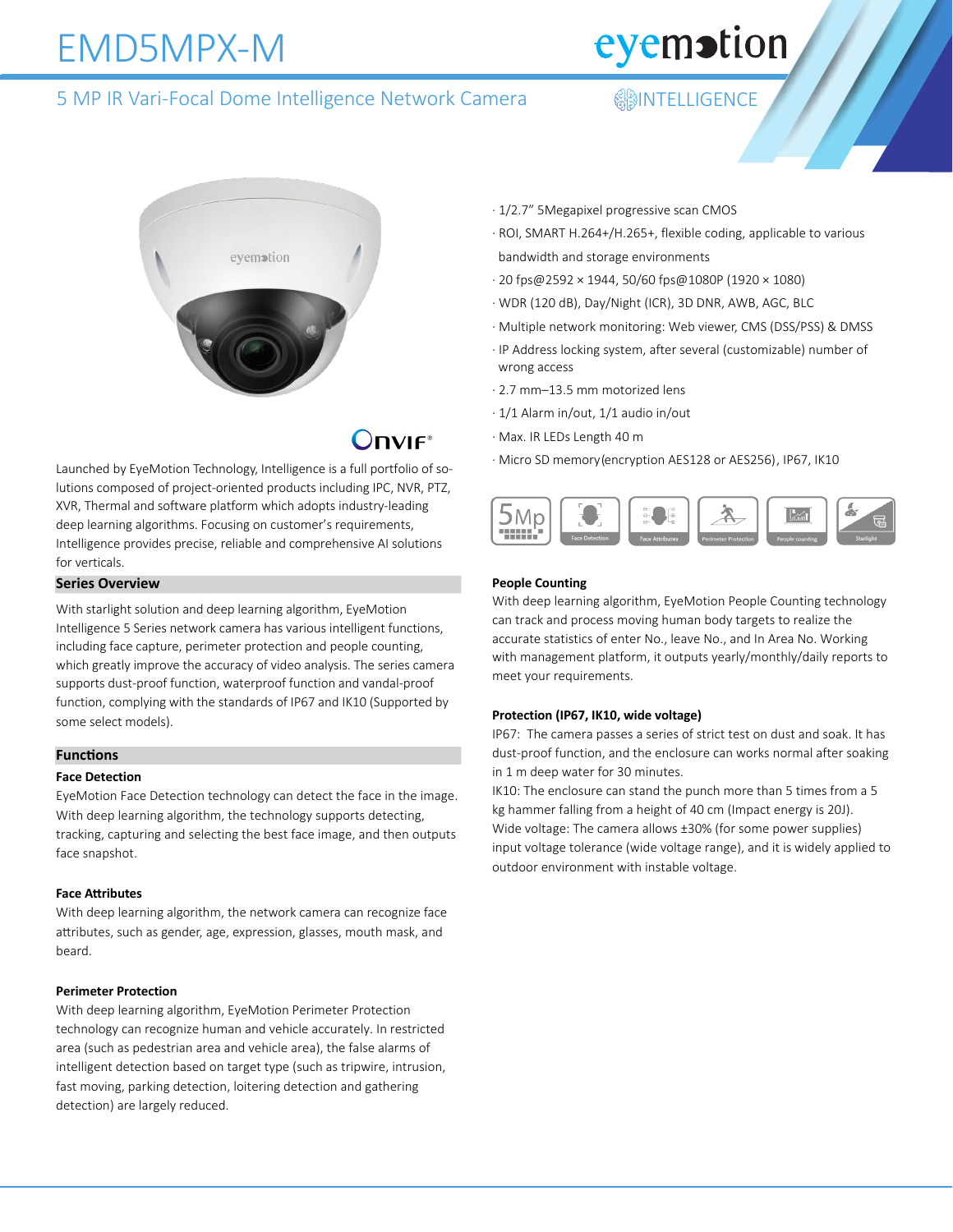### **SINTELLIGENCE | EMD5MPX-M**

# eyemotion

General Intelligence

#### **Technical Specification**

#### Camera

People Counting

| Image Sensor                 |      | 1/2.7" 5Megapixel progressive scan CMOS                                                                                                                                                                                                                                                                                                                                                                                                                                                                   |            |            |           |  |
|------------------------------|------|-----------------------------------------------------------------------------------------------------------------------------------------------------------------------------------------------------------------------------------------------------------------------------------------------------------------------------------------------------------------------------------------------------------------------------------------------------------------------------------------------------------|------------|------------|-----------|--|
| Max. Resolution              |      | 2592 (H) × 1944 (V)                                                                                                                                                                                                                                                                                                                                                                                                                                                                                       |            |            |           |  |
| RAM/ROM                      |      | 1 GB/128 MB                                                                                                                                                                                                                                                                                                                                                                                                                                                                                               |            |            |           |  |
| Scanning System              |      | Progressive                                                                                                                                                                                                                                                                                                                                                                                                                                                                                               |            |            |           |  |
| Electronic Shutter Speed     |      | Auto/Manual, 1/3 s-1/100000 s                                                                                                                                                                                                                                                                                                                                                                                                                                                                             |            |            |           |  |
| S/N Ratio                    |      | > 56 dB                                                                                                                                                                                                                                                                                                                                                                                                                                                                                                   |            |            |           |  |
| Minimum Illumination         |      | 0.005 Lux@F1.5                                                                                                                                                                                                                                                                                                                                                                                                                                                                                            |            |            |           |  |
| <b>Illumination Distance</b> |      | Distance up to 40 m (131 ft)                                                                                                                                                                                                                                                                                                                                                                                                                                                                              |            |            |           |  |
| Illuminator On/Off Control   |      | Auto/Manual                                                                                                                                                                                                                                                                                                                                                                                                                                                                                               |            |            |           |  |
| Illuminator Number           |      | 3(IR LED)                                                                                                                                                                                                                                                                                                                                                                                                                                                                                                 |            |            |           |  |
| Lens                         |      |                                                                                                                                                                                                                                                                                                                                                                                                                                                                                                           |            |            |           |  |
| Lens Type                    |      | Motorized vari-focal                                                                                                                                                                                                                                                                                                                                                                                                                                                                                      |            |            |           |  |
| Mount Type                   |      | Board-in                                                                                                                                                                                                                                                                                                                                                                                                                                                                                                  |            |            |           |  |
| Focal Length                 |      | 2.7 mm-13.5 mm                                                                                                                                                                                                                                                                                                                                                                                                                                                                                            |            |            |           |  |
| Max. Aperture                |      | F1.5                                                                                                                                                                                                                                                                                                                                                                                                                                                                                                      |            |            |           |  |
| Angle of View                |      | H: 100°-28°, V: 72°-21° (2592 × 1944)<br>H: 104°-29°, V: 55°-16° (2688 × 1520)                                                                                                                                                                                                                                                                                                                                                                                                                            |            |            |           |  |
| Aperture Type                |      | Auto                                                                                                                                                                                                                                                                                                                                                                                                                                                                                                      |            |            |           |  |
| Close Focus Distance         |      | 0.8 m (2.62 ft)                                                                                                                                                                                                                                                                                                                                                                                                                                                                                           |            |            |           |  |
|                              | Lens | Detect                                                                                                                                                                                                                                                                                                                                                                                                                                                                                                    | Observe    | Recognize  | Identify  |  |
| <b>DORI Distance</b>         | W    | 64m(210ft)                                                                                                                                                                                                                                                                                                                                                                                                                                                                                                | 26m(85ft)  | 13m(43ft)  | 6m(20ft)  |  |
|                              | т    | 212m(696ft)                                                                                                                                                                                                                                                                                                                                                                                                                                                                                               | 85m(279ft) | 42m(138ft) | 21m(69ft) |  |
| Pan/Tilt/Rotation            |      |                                                                                                                                                                                                                                                                                                                                                                                                                                                                                                           |            |            |           |  |
| Pan/Tilt/Rotation Range      |      | Pan: 0°-355°; Tilt: 0°-65°; Rotation: 0°-355°                                                                                                                                                                                                                                                                                                                                                                                                                                                             |            |            |           |  |
| Artificial Intelligence      |      |                                                                                                                                                                                                                                                                                                                                                                                                                                                                                                           |            |            |           |  |
| <b>Face Detection</b>        |      | Face detection; track; optimization; snapshot;<br>report high quality picture; face enhancement; face<br>exposure; face attribute extract, 6 attributes and<br>8 expressions: Gender, age, glasses, expressions<br>(anger, calm, happiness, sadness, disgust, surprise,<br>confusion and fear), mask, beard; face matting<br>setting: face, single inch photo; three snapshot<br>methods: real-time snapshot, optimization snapshot,<br>quality priority; face angle filter; optimization time<br>setting |            |            |           |  |
| Perimeter Protection         |      | Tripwire; intrusion; fast moving (the three functions<br>support the classification and accurate detection<br>of vehicle and human); loitering detection; people<br>gathering; parking detection                                                                                                                                                                                                                                                                                                          |            |            |           |  |
|                              |      | Support the counting of enter number, leave<br>number, and pass number, and displaying and<br>outputting yearly/monthly/daily reports.                                                                                                                                                                                                                                                                                                                                                                    |            |            |           |  |

Support the counting of number in area, and 4 rules configuration. Count number of people or stay time

Support queue management, and 4 rules configuration. Count number of people or stay time

and link alarm.

and link alarm

| Event Trigger                           | Motion detection, Video tampering, Scene changing,<br>Network disconnection, IP address conflict, Illegal<br>Access, Storage anomaly                                                                                                                                                                                                                                                                                                                      |  |  |  |
|-----------------------------------------|-----------------------------------------------------------------------------------------------------------------------------------------------------------------------------------------------------------------------------------------------------------------------------------------------------------------------------------------------------------------------------------------------------------------------------------------------------------|--|--|--|
| General Intelligence                    | Object Abandoned/Missing                                                                                                                                                                                                                                                                                                                                                                                                                                  |  |  |  |
| Heat Map                                | Yes                                                                                                                                                                                                                                                                                                                                                                                                                                                       |  |  |  |
| Video                                   |                                                                                                                                                                                                                                                                                                                                                                                                                                                           |  |  |  |
| Compression                             | H.265, H.264, H.264B, H.264H,<br>MJPEG (only supported by sub stream)                                                                                                                                                                                                                                                                                                                                                                                     |  |  |  |
| Smart Codec                             | Smart H.265+/ Smart H.264+                                                                                                                                                                                                                                                                                                                                                                                                                                |  |  |  |
| Streaming Capability                    | 3 Streams                                                                                                                                                                                                                                                                                                                                                                                                                                                 |  |  |  |
| Resolution                              | 2592 × 1944/2688 × 1520/2560 × 1440/2304 ×<br>1296/1080P (1920 × 1080)/1.3M (1280 × 960)/720P<br>(1280 × 720)/D1 (704 × 576/704 × 480)/VGA (640 ×<br>480)/CIF (352 × 288/352 × 240)                                                                                                                                                                                                                                                                       |  |  |  |
| Frame Rate                              | Main Stream: 2592 × 1944 (1 fps-20 fps)<br>2560 × 1440 (1 fps-25/30 fps)<br>1920 × 1080 (1 fps-50/60 fps)                                                                                                                                                                                                                                                                                                                                                 |  |  |  |
|                                         | Sub Stream: D1 (1 fps-20/30 fps)<br>D1 (1 fps-50 fps)                                                                                                                                                                                                                                                                                                                                                                                                     |  |  |  |
|                                         | Third Stream: 1080P (1 fps-17 fps)                                                                                                                                                                                                                                                                                                                                                                                                                        |  |  |  |
| <b>Bit Rate Control</b>                 | CBR/VBR                                                                                                                                                                                                                                                                                                                                                                                                                                                   |  |  |  |
| Bit Rate                                | H.264: 32 Kbps-8192 Kbps<br>H.265: 19 Kbps-8192 Kbps                                                                                                                                                                                                                                                                                                                                                                                                      |  |  |  |
| Day/Night                               | Auto(ICR)/Color/B/W                                                                                                                                                                                                                                                                                                                                                                                                                                       |  |  |  |
| <b>BLC Mode</b>                         | BLC/HLC/WDR (120 dB)                                                                                                                                                                                                                                                                                                                                                                                                                                      |  |  |  |
| White Balance                           | Auto/Natural/Street Lamp/Outdoor/Manual                                                                                                                                                                                                                                                                                                                                                                                                                   |  |  |  |
| Gain Control                            | Auto/Manual                                                                                                                                                                                                                                                                                                                                                                                                                                               |  |  |  |
| Noise Reduction                         | 3D DNR                                                                                                                                                                                                                                                                                                                                                                                                                                                    |  |  |  |
| <b>Motion Detection</b>                 | Off/On (4 Zone, Rectangle)                                                                                                                                                                                                                                                                                                                                                                                                                                |  |  |  |
| Region of Interest                      | Off/On (4 Zone)                                                                                                                                                                                                                                                                                                                                                                                                                                           |  |  |  |
| Electronic Image Stabilization<br>(EIS) | Yes                                                                                                                                                                                                                                                                                                                                                                                                                                                       |  |  |  |
| Smart Illumination                      | Yes                                                                                                                                                                                                                                                                                                                                                                                                                                                       |  |  |  |
| Defog                                   | Yes                                                                                                                                                                                                                                                                                                                                                                                                                                                       |  |  |  |
| Flip                                    | 0°/90°/180°/270°                                                                                                                                                                                                                                                                                                                                                                                                                                          |  |  |  |
| Mirror                                  | Off/On                                                                                                                                                                                                                                                                                                                                                                                                                                                    |  |  |  |
| Privacy Masking                         | Off/On (4 Area, Rectangle)                                                                                                                                                                                                                                                                                                                                                                                                                                |  |  |  |
| Audio                                   |                                                                                                                                                                                                                                                                                                                                                                                                                                                           |  |  |  |
| Audio Compression                       | G.711a, G.711Mu, G.726, AAC, G.723                                                                                                                                                                                                                                                                                                                                                                                                                        |  |  |  |
| Alarm                                   |                                                                                                                                                                                                                                                                                                                                                                                                                                                           |  |  |  |
| Alarm Event                             | No SD card;SD card full;SD card error;network<br>disconnection; IP conflict; illegal access; motion<br>detection; video tampering; Defocus<br>Detection; scene changing; intrusion; tripwire; aban<br>doned object; missing object; fast moving; parking<br>detection;loitering detection;people<br>gathering;audio detection;people counting;face<br>detection; People counting in area; Stay alarm; People<br>No. exception detection; Queue Management |  |  |  |
| Network                                 |                                                                                                                                                                                                                                                                                                                                                                                                                                                           |  |  |  |
| Network                                 | RJ-45 (10/100 Base-T)                                                                                                                                                                                                                                                                                                                                                                                                                                     |  |  |  |